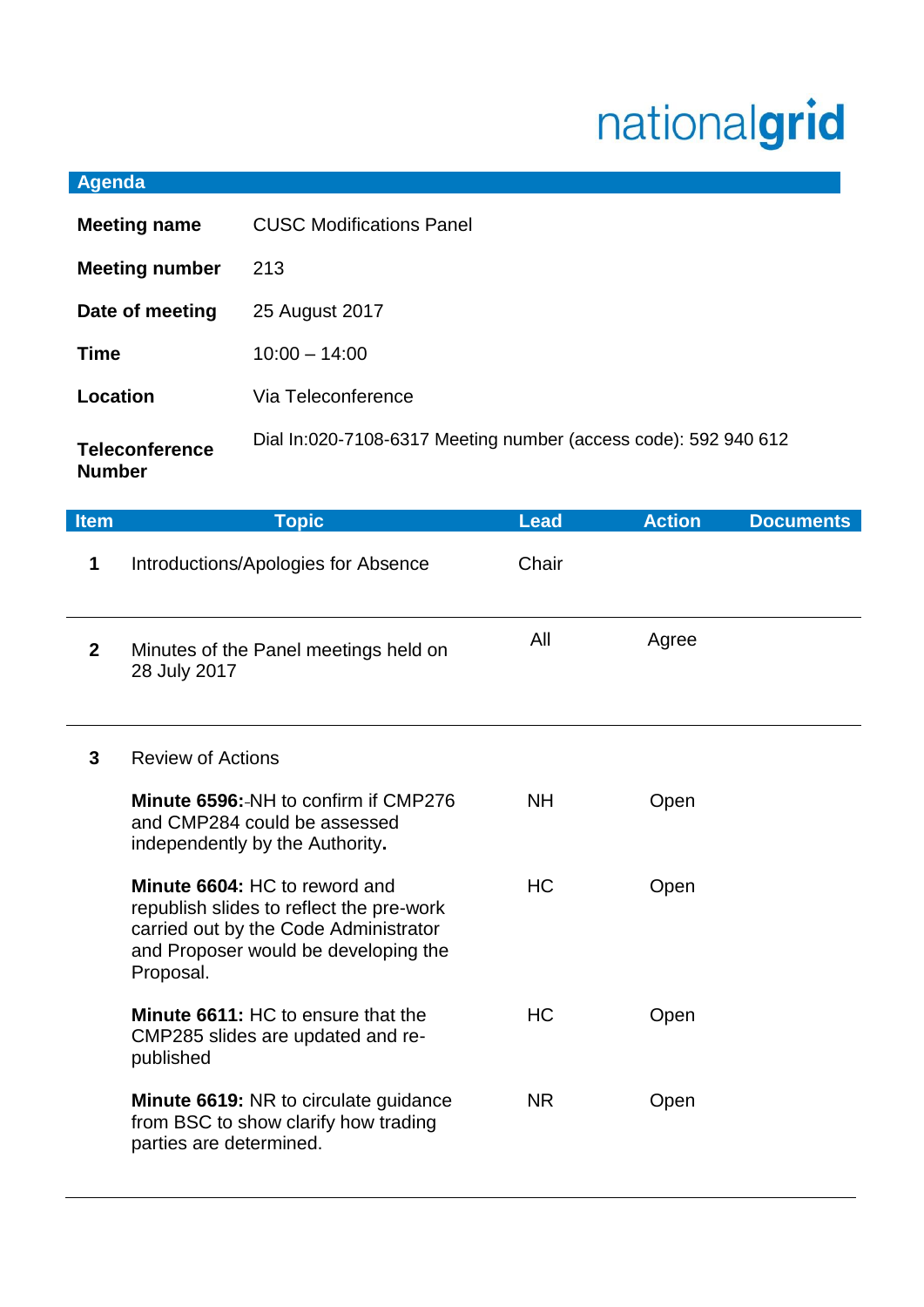| Item | <b>Topic</b>                                                                                                                                                                                                                   | <b>Lead</b> | <b>Action</b> | <b>Documents</b> |
|------|--------------------------------------------------------------------------------------------------------------------------------------------------------------------------------------------------------------------------------|-------------|---------------|------------------|
| 4    | Workgroups/Standing Groups & Review of Plan on a Page                                                                                                                                                                          |             |               |                  |
|      | <b>CUSC Modifications</b><br>Review of<br>'Plan on a Page'                                                                                                                                                                     | HC          | Update        | Presentation     |
|      | <b>CMP250 'Stabilising BSUoS with at</b><br>twelve<br>month<br>notice<br>least a<br>period'.                                                                                                                                   | HC          | Update        |                  |
|      | <b>CMP271</b><br>'Improving<br>the<br>cost<br>reflectivity<br><b>of</b><br>demand<br>transmission charges'<br>And                                                                                                              | HC          | Update        |                  |
|      | CMP274 'Winter TNUoS Time of<br>Use Tariff (TToUT) for Demand<br><b>TNUoS'</b>                                                                                                                                                 |             |               |                  |
|      | <b>CMP275 'Transmission generator</b><br>the<br>benefits<br>provision<br>in<br><b>of</b><br>ancillary and balancing services -<br>levelling the playing field.'                                                                | HC          | Update        |                  |
|      | <b>CMP276</b><br>'Socialising<br>TO<br>costs<br>associated with "green policies"'                                                                                                                                              | HC          | Update        |                  |
|      | <b>Creation</b><br><b>CMP280</b><br>of a<br><b>New</b><br><b>Generator TNUoS Demand Tariff</b><br>which<br>Removes Liability for<br><b>TNUoS Demand Residual Charges</b><br><b>Storage</b><br>Generation and<br>from<br>Users' | JM          | Update        |                  |
|      | CMP281 'Removal<br>of<br><b>BSUoS</b><br><b>Charges From</b><br>Energy Taken<br>From the National Grid System by<br><b>Storage Facilities'</b>                                                                                 | JM          | Update        |                  |
|      | CMP282 'The<br>effect<br><b>Negative</b><br>Demand has on Zonal Locational<br><b>Demand Tariffs'</b>                                                                                                                           | JM          | Update        |                  |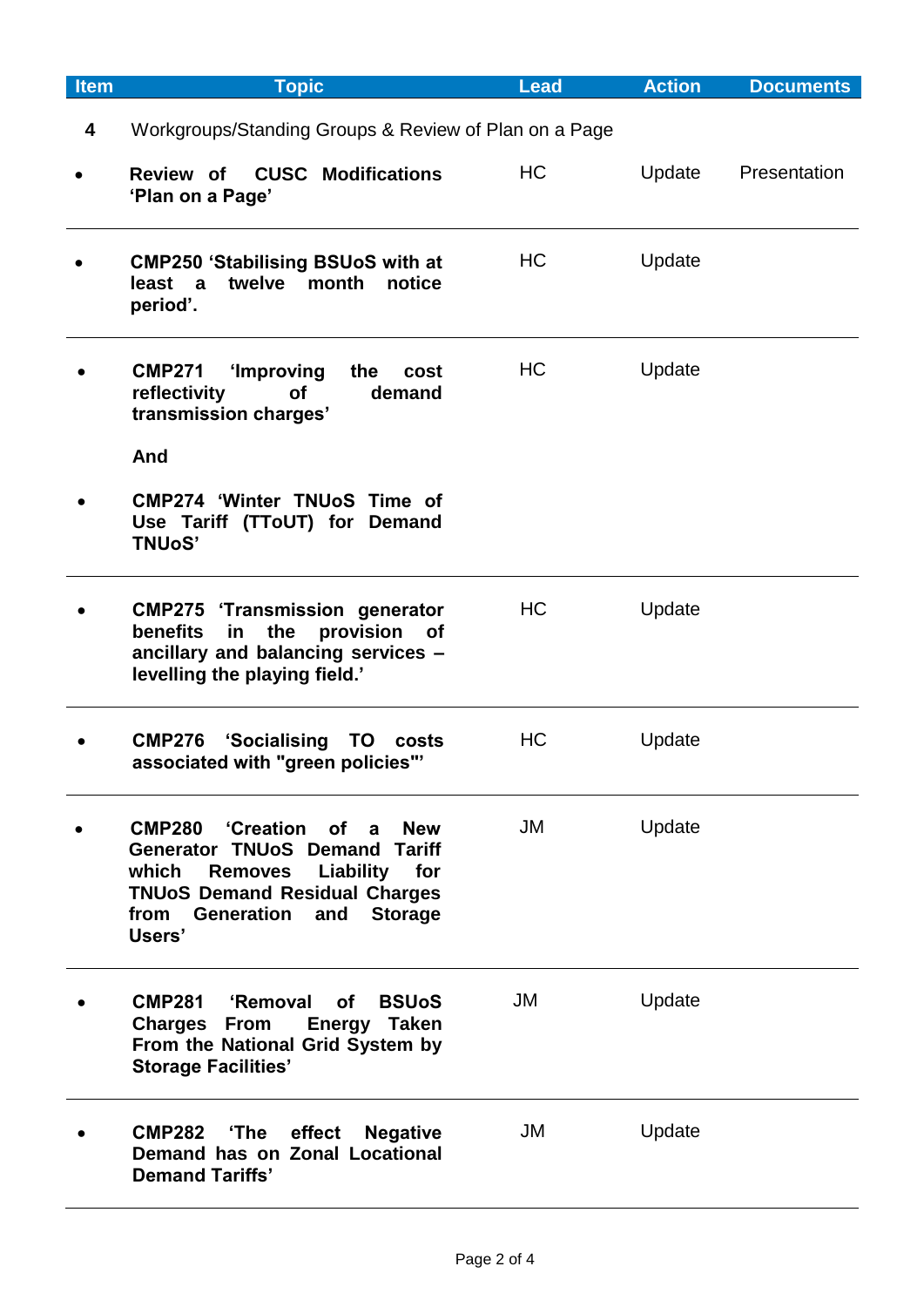| <b>Item</b>    | <b>Topic</b>                                                                                                                                                      | <b>Lead</b> | <b>Action</b> | <b>Documents</b> |
|----------------|-------------------------------------------------------------------------------------------------------------------------------------------------------------------|-------------|---------------|------------------|
|                | <b>CMP283 'Consequential Changes</b><br>to enable the Interconnector Cap<br>and Floor regime'                                                                     | HC          | Update        |                  |
|                | <b>CMP284 'Improving TNUoS cost</b><br>reflectivity (Reference Node)'                                                                                             | HC          | Update        |                  |
|                | <b>CUSC</b><br><b>CMP285</b><br><b>Governance</b><br>Levelling the Playing<br>Reform -<br>Field'                                                                  | <b>HC</b>   | Update        |                  |
|                | <b>Governance Standing Group</b>                                                                                                                                  | GG          | Update        |                  |
|                | <b>Transmission Charging</b><br><b>Methodologies Forum</b>                                                                                                        | LS          | Update        |                  |
|                | <b>CUSC Issues Standing Group</b>                                                                                                                                 |             |               |                  |
| 5              | <b>CUSC Panel Recommendation Vote</b><br><b>CMP268 'Recognition of sharing</b><br>$\bullet$<br>by Conventional Carbon plant of<br>Not-Shared Year-Round circuits' | МT          | Update        |                  |
| 6              | European Code Development                                                                                                                                         | <b>NH</b>   | Update        |                  |
|                | Joint European Stakeholder<br>Group                                                                                                                               | GG          | Update        |                  |
| $\overline{7}$ | Authority Decisions as of 17 August<br>2017                                                                                                                       | <b>NH</b>   | Update        |                  |
| 8              | Update<br>Industry Codes/General<br>on<br>Industry Updates relevant to the CUSC                                                                                   |             |               |                  |
|                | <b>CUSC Panel Chair and CUSC</b><br><b>Panel Election Update</b>                                                                                                  | <b>CW</b>   | Update        |                  |
|                |                                                                                                                                                                   | All         | Update        |                  |